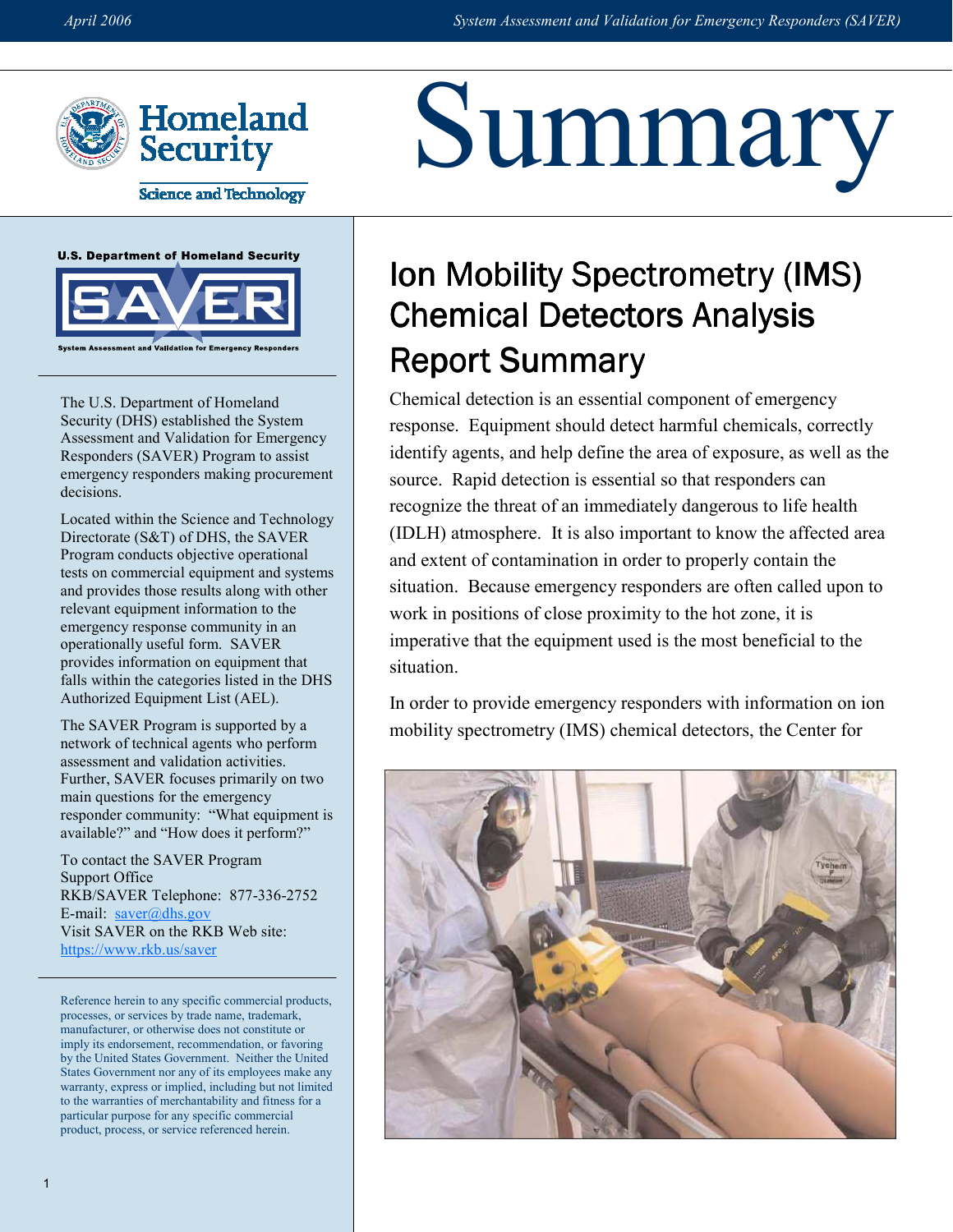the Authorized Equipment List (AEL) guidelines for Domestic Preparedness (CDP) conducted an assessment for four IMS chemical detectors that met IMS chemical agent detectors (see table 1).

 The IMS chemical detectors analysis report assists emergency responders in their decision to acquire IMS chemical detectors based on their organizational requirements. This is a summary of the contents of the IMS report. The report should be reviewed for

the full decision and recommendations. The complete report can be found on the SAVER Web site.

## Assessment Planning

A focus group was held in order to determine criteria by which to measure IMS chemical detectors' effectiveness, the scenario used in testing, expected operational outcomes, and criteria for evaluation.

| <b>APD 2000</b>                                                                                                                                               | <b>Multi-IMS</b>                                                                                                                       |  |  |
|---------------------------------------------------------------------------------------------------------------------------------------------------------------|----------------------------------------------------------------------------------------------------------------------------------------|--|--|
|                                                                                                                                                               |                                                                                                                                        |  |  |
| Manufacturer: Smiths Detection<br>$\bullet$<br>Battery life: 6-8 hours, Duracell alkaline<br>$\bullet$                                                        | • Manufacturer: Draeger Safety<br>Battery Life: 10 hours, rechargeable Li-Ion<br>$\bullet$                                             |  |  |
| Weight: 6 pounds including batteries<br>٠<br>http://www.smithsdetection.com<br>$\bullet$                                                                      | Weight: 1.68 pounds including battery<br>$\bullet$<br>http://www.afcintl.com<br>$\bullet$                                              |  |  |
|                                                                                                                                                               |                                                                                                                                        |  |  |
|                                                                                                                                                               |                                                                                                                                        |  |  |
| <b>ICAM</b>                                                                                                                                                   | <b>RAID-M</b>                                                                                                                          |  |  |
|                                                                                                                                                               |                                                                                                                                        |  |  |
| Manufacturer: Smiths Detection<br>$\bullet$<br>Battery Life: Typical 14 hour continuous<br>$\bullet$<br>Weight: 4.18 pounds<br>http://www.smithsdetection.com | • Manufacturer: Burker Daltonics<br>Battery Life: Minimum 6 hours<br>$\bullet$<br>Weight: 4.85 pounds<br>٠<br>http://www.safetysys.com |  |  |

Table 1. Selected IMS Chemical Detectors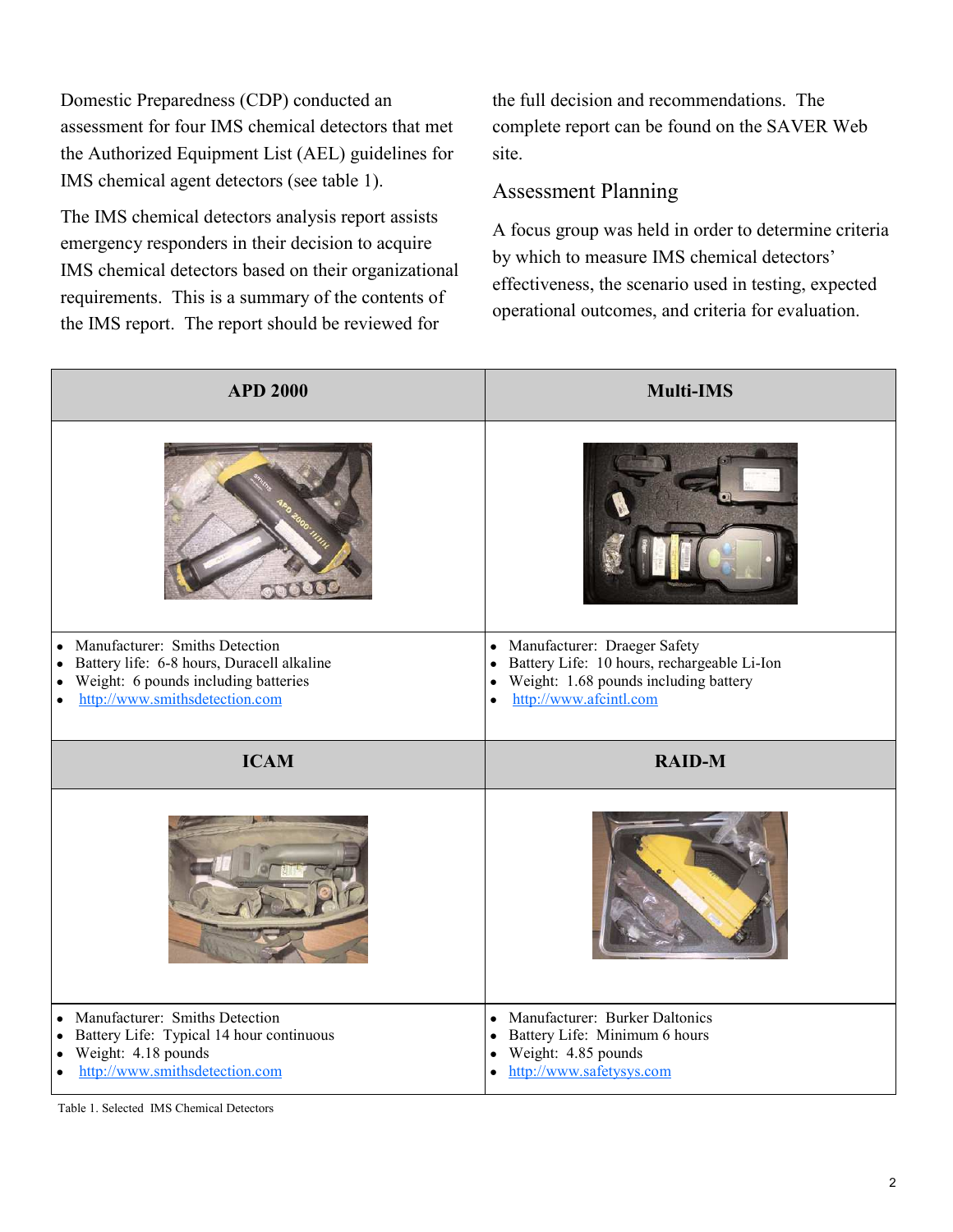attending CDP WMD HazMat Technician Course. After the training course was completed, the selected assessment program purpose and the technologies to be assessed. The information addressed the five Focus group participants were selected from students nine volunteers remained at the CDP an additional day to participate in the focus group. The participants were briefed on the SAVER equipment SAVER categories of usability, capability, affordability, maintainability, and deployability of the equipment.

 four IMS chemical detectors for assessment (see table 1). The survey process was guided by factors Market survey research led to the consideration of which significantly impact the decision-making process (i.e. unit capability, and cost).

 Scenarios associated with the Universal Task List exist in the event a nerve agent attack actually The scenario for this assessment was taken from the Homeland Security Council (HSC) Planning (UTL). For the purposes of this assessment, the scenarios used was Scenario 7, Chemical Attack– Nerve Agent, and the activities performed were consistent with operational objectives that would occurred.

## Assessment Results

 achieve the overall assessment goal of evaluating All of the devices used in this assessment helped to

 synopsis of evaluators' comments for each category components of each IMS detector within each of the five SAVER categories: usability, capability, affordability, maintainability, and deployability. Table 2 displays the results of the assessment A is also provided.

#### **Capability**

 common conclusions were developed about each manufacturers of each IMS chemical detector did not Within the SAVER capability category, several IMS chemical detector. For example, the provide instructions for operating the device in extreme weather conditions of information regarding standoff distances.

 Additionally, evaluators feel that during an actual future IMS chemical detectors have the capability of timely information to be relayed to the event, the IMS carrying straps could hinder or slow detection activities. Evaluators recommended that wireless data transmission which might allow more incident commander.

#### **Usability**

The operator manuals did not contain information on standoff distances from the product being monitored; however, evaluator comments reflected that the operator manual for the Multi-IMS contained sufficient information for employment. Additional training was not needed to employ either the APD

| <b>IMS</b> Device | Composite | Capability<br><b>Score</b> | <b>Usability</b><br><b>Score</b> | <b>Affordability</b><br><b>Score</b> | <b>Deployability</b><br><b>Score</b> | Maintainability<br><b>Score</b> |
|-------------------|-----------|----------------------------|----------------------------------|--------------------------------------|--------------------------------------|---------------------------------|
| <b>Multi-IMS</b>  | 76.3      | 70.6                       | 80.9                             | 67.7                                 | 82.1                                 | 73.9                            |
| <b>ICAM</b>       | 70.1      | 59.4                       | 72.9                             | 71.5                                 | 81.4                                 | 72.5                            |
| <b>APD 2000</b>   | 69.0      | 66.5                       | 65.7                             | 71.5                                 | 81.4                                 | 73.9                            |
| Raid-M            | 66.1      | 62.6                       | 66.4                             | 59.2                                 | 75.0                                 | 70.3                            |

Table 2: IMS assessment results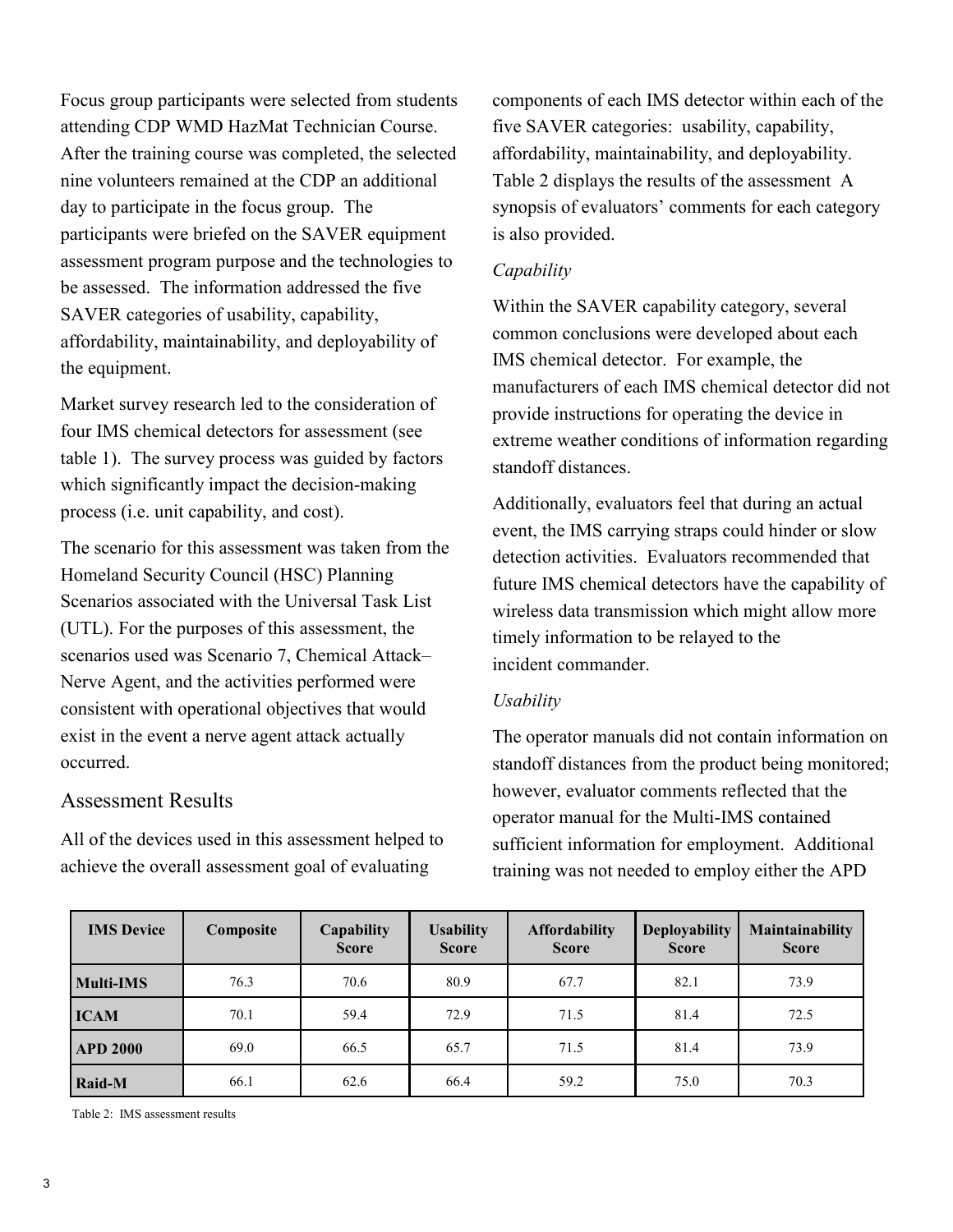RAID-M because it was a more complex detector. 2000 or ICAM. Evaluators felt that at least eight additional hours of training was needed for the When the detector was placed near an evaluator's clothing, the clothing apparently prevented the instrument from detecting the stimulant.

 the information stayed on the screen for an backlight of the Multi-IMS detector was cited as The display readout for the RAID-M was difficult to The ICAM display readout is small and the backlight alarm did not alarm as quickly as the audible alarm. The display and readout for the APD 2000 were difficult to read while wearing class 3 PPE; however, acceptable length of time. Evaluators reported that they could not see the display on the Multi-IMS and ICAM detectors because the backlights did not remain illuminated for an adequate amount of time while performing sampling operations. Also, the being weak and the red light was difficult to see. read during monitoring due to the screen angle, but easy to read when held toward the responder.

Multi-IMS detector was easy to hold with either To operate the buttons and switches of the APD 2000, RAID-M, and ICAM, the evaluators had to hold detectors with one hand and manipulate the buttons with the other. Comments reflected that both hands were needed to properly employ the APD 2000. It's top-heavy configuration resulted in fatigue were experienced with the RAID-M. The hand as it was the smallest and lightest detector assessed.

problems. The data cable for the RAID-M used a Evaluators downloaded the data from the APD 2000 and the Multi-IMS detectors with no significant DB9 female serial connector that did not have a matching port on many laptop computers. During the assessment, female to male serial connector

converters were used when connecting the RAID-M to a computer. The ICAM did not have the capability to store or transmit data.

### Affordability

competitively priced. The RAID-M was found to be The ICAM was the least expensive of the assessed IMS chemical detectors. The APD 2000 and Multi-IMS detectors were reported to be the most expensive detector of those assessed, and evaluators found that purchasing additional RAID-M software libraries would make the device even more costly.

 however, they chose to address the operating costs Evaluators did not comment on maintenance costs; associated with each IMS chemical detector. The APD 2000 used several modestly priced consumables such as C batteries and intake/standoff filters that may increase the costs for employing the detector. The Multi-IMS detector used a replaceable intake filter, and the batteries for the detector were reasonably priced. The ICAM operating costs were also found to be procurable for operation. Items such as software and batteries for the RAID-M would increase the costs for this detector. (e.g., a spare battery costs approximately \$350.00).

 which allowed for the detection of more chemical The upgrade costs for the Multi-IMS and RAID-M detectors involved purchasing additional libraries agents. The APD 2000 manual did not include information on upgrade costs. Evaluators discovered there are no upgrade options for the ICAM.

 are optional, they were found to be very expensive. The manufacturers of the ICAM, Multi-IMS, and APD 2000 detectors did not provide information on any warranty , shelf life, or spare parts. Even though the extended warranty and spare parts from RAID-M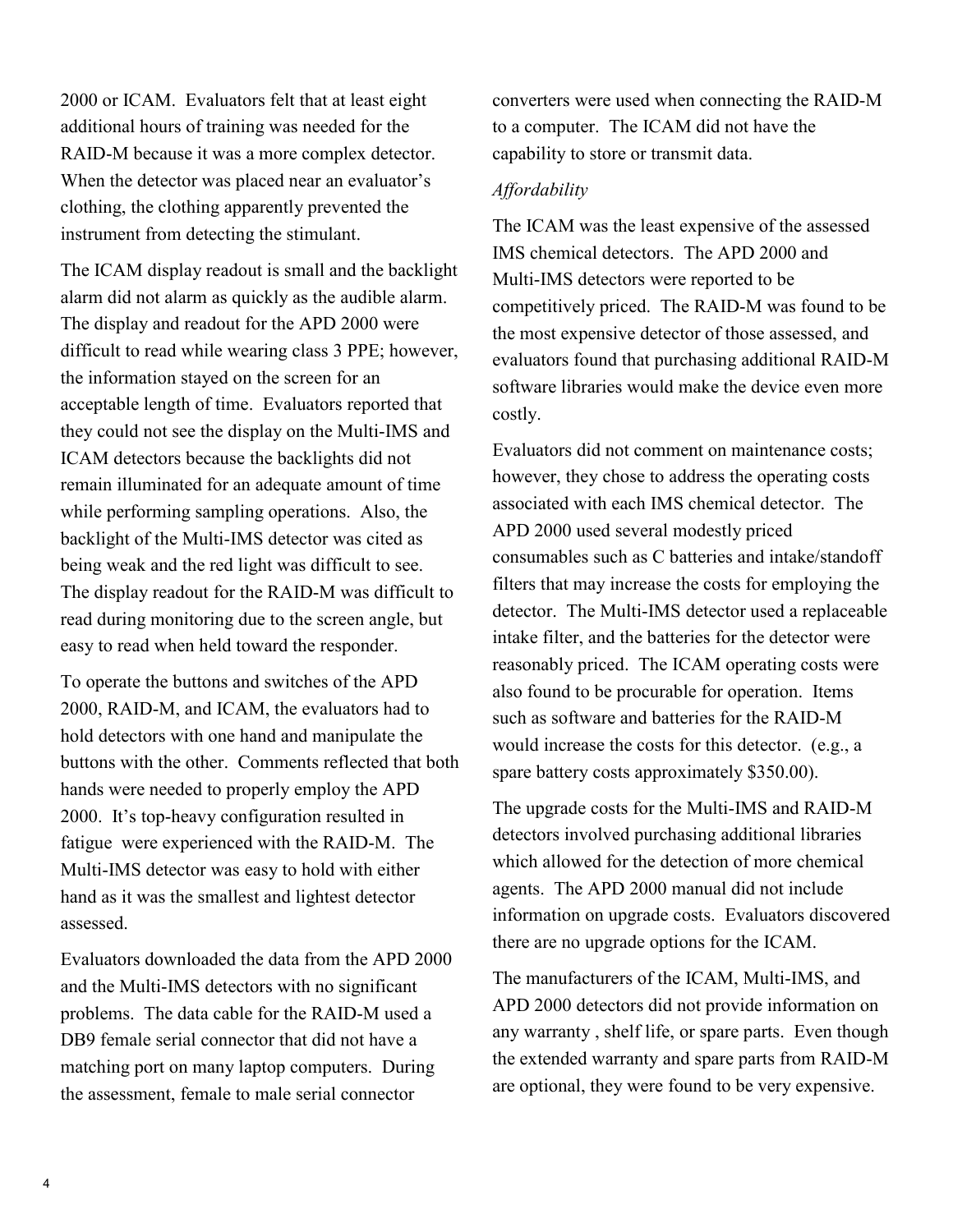| <b>Characteristics</b>                                                        | <b>RAID M</b> | <b>Multi IMS</b> | <b>APD 2000</b>           | <b>ICAM</b> |
|-------------------------------------------------------------------------------|---------------|------------------|---------------------------|-------------|
| Detects CWA                                                                   | $\mathbf X$   | $\mathbf X$      | $\mathbf X$               | $\mathbf X$ |
| <b>Detects Radiation</b>                                                      |               |                  | X                         |             |
| Display was easy to read                                                      |               |                  | $\boldsymbol{\mathrm{X}}$ |             |
| Reasonably Priced                                                             |               |                  | $\mathbf X$               | $\mathbf X$ |
| Operate easily with both hands                                                |               |                  | $\mathbf X$               | $\mathbf X$ |
| Operate easily with one hand                                                  |               | $\mathbf X$      |                           |             |
| No additional training needed                                                 |               |                  |                           | $\mathbf X$ |
| Lightweight                                                                   |               | $\mathbf X$      |                           |             |
| Durable storage case                                                          | $\mathbf X$   |                  |                           |             |
| Loud audible alarm                                                            | $\mathbf X$   |                  |                           |             |
| Change modes to detect agent (may<br>require purchasing additional libraries) | $\mathbf X$   | $\mathbf X$      | $\mathbf X$               |             |
| Buttons were easy to push with<br>gloved hands                                | $\mathbf X$   | $\mathbf X$      | $\mathbf X$               |             |
| Upgrade capabilities exist                                                    | $\mathbf X$   | $\mathbf X$      | $\mathbf X$               |             |
| Easy to operate in low light conditions                                       | $\mathbf X$   |                  | $\mathbf X$               |             |
| Design was user-friendly                                                      |               | $\mathbf X$      | $\mathbf X$               | $\mathbf X$ |
| No additional software required                                               |               |                  | $\mathbf X$               | $\mathbf X$ |

## Deployability

When employing each detector, the time for installing the batteries and conducting the confidence sample test affected how long it took to get the detector ready for employment.

 Stronger storage cases were needed for the APD 2000 and ICAM according to evaluators. The Thermodyne case for the RAID-M appeared to be the strongest container of the assessed detectors and the evaluators preferred it over the other cases.

#### Maintainability

The APD 2000 and the Multi-IMS detectors seemed to be easy to decontaminate with soap and water. The straps for each detector would be difficult to properly decontaminate because the canvas-like material could absorb contaminant. Evaluators